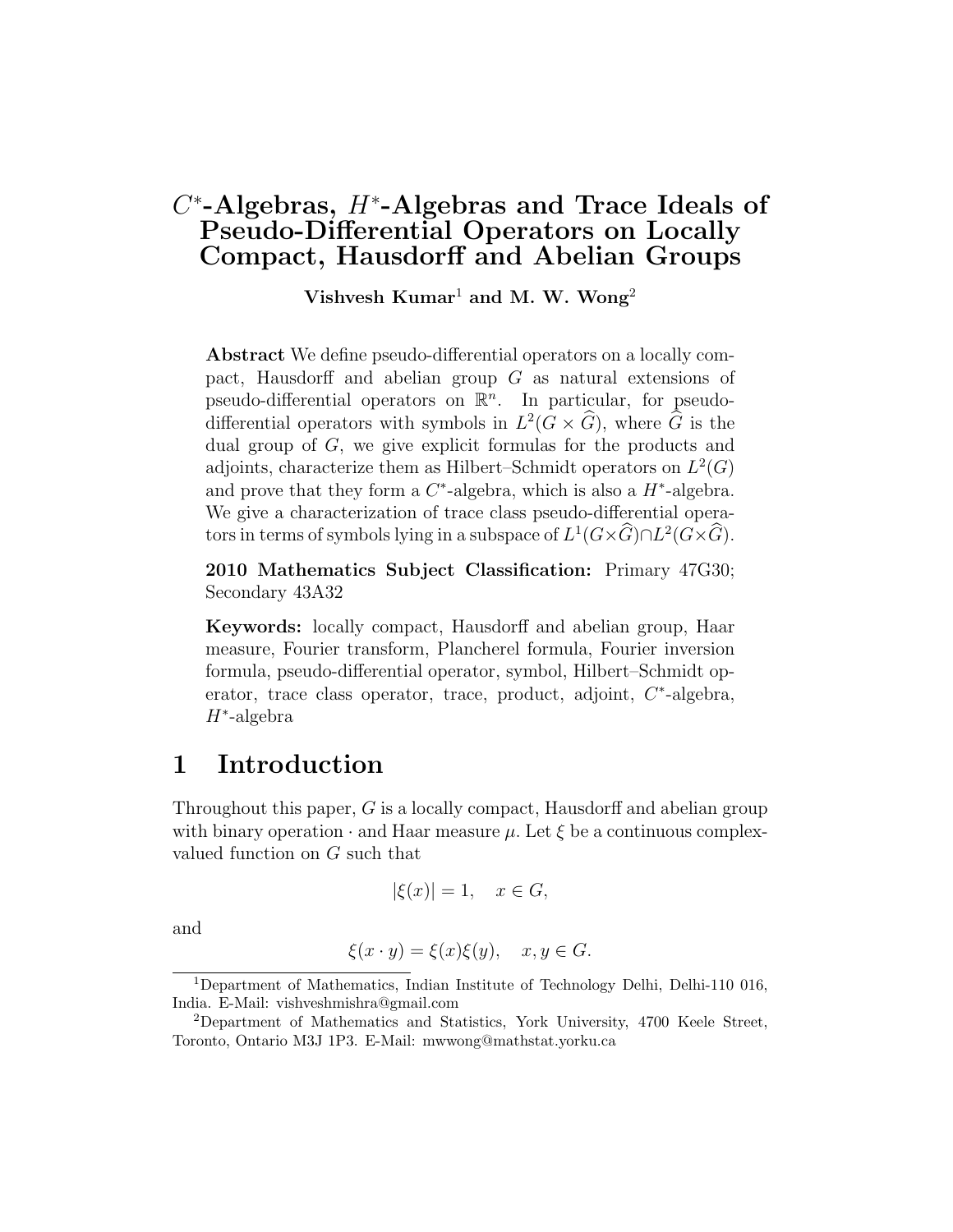Then  $\xi$  is known as a *character* of G. We denote by  $\widehat{G}$  the set of all characters of G. Then  $\widehat{G}$  is a group with respect to the usual multiplication of functions. In fact,  $\hat{G}$  is also a locally compact, Hausdorff and abelian group. The group  $\widehat{G}$  is known as the *dual group* of G. The Haar measure on  $\widehat{G}$ , to be suitably normalized in Theorem 1.1, is denoted by  $\nu$ .

Let  $u \in L^1(G)$ . Then the *Fourier transform* of u is the function  $\mathcal{F}_G u$  on  $\widehat{G}$  defined by

$$
(\mathcal{F}_G u)(\xi) = \int_G \overline{\xi(x)} u(x) d\mu(x), \quad \xi \in \widehat{G}.
$$

We have the following theorem, which is the *Plancherel theorem* for G.

**Theorem 1.1** The Fourier transform, initially defined on  $L^1(G) \cap L^2(G)$ , can be extended uniquely to a surjective isometry  $\mathcal{F}_G : L^2(G) \to L^2(G)$ , which is called the Fourier transform on  $L^2(G)$ . We can normalize the Haar measure  $\nu$  on  $\widehat{G}$  in such a way that

$$
(\mathcal{F}_G u, \mathcal{F}_G v)_{L^2(\widehat{G})} = (u, v)_{L^2(G)}
$$

for all  $u, v \in L^2(G)$ .

The following Fourier inversion formula for Fourier transforms on G is the result for building a theory of pseudo-differential operators on G.

**Theorem 1.2** For all  $u \in L^2(G)$ , we have

$$
u = \int_{\widehat{G}} \xi(\cdot) (\mathcal{F}_G u)(\xi) d\nu(\xi).
$$

Remark 1.3 The Fourier inversion formula can be reformulated as

$$
u = \mathcal{F}_G^{-1} \mathcal{F}_G u, \quad u \in L^2(G),
$$

where  $\mathcal{F}_G^{-1}: L^2(\widehat{G}) \to L^2(G)$  is given by

$$
(\mathcal{F}_G^{-1}\varphi)(x) = \int_{\widehat{G}} \xi(x)\varphi(\xi) d\nu(\xi), \quad x \in G,
$$

for all  $\varphi \in L^2(\widehat{G})$ .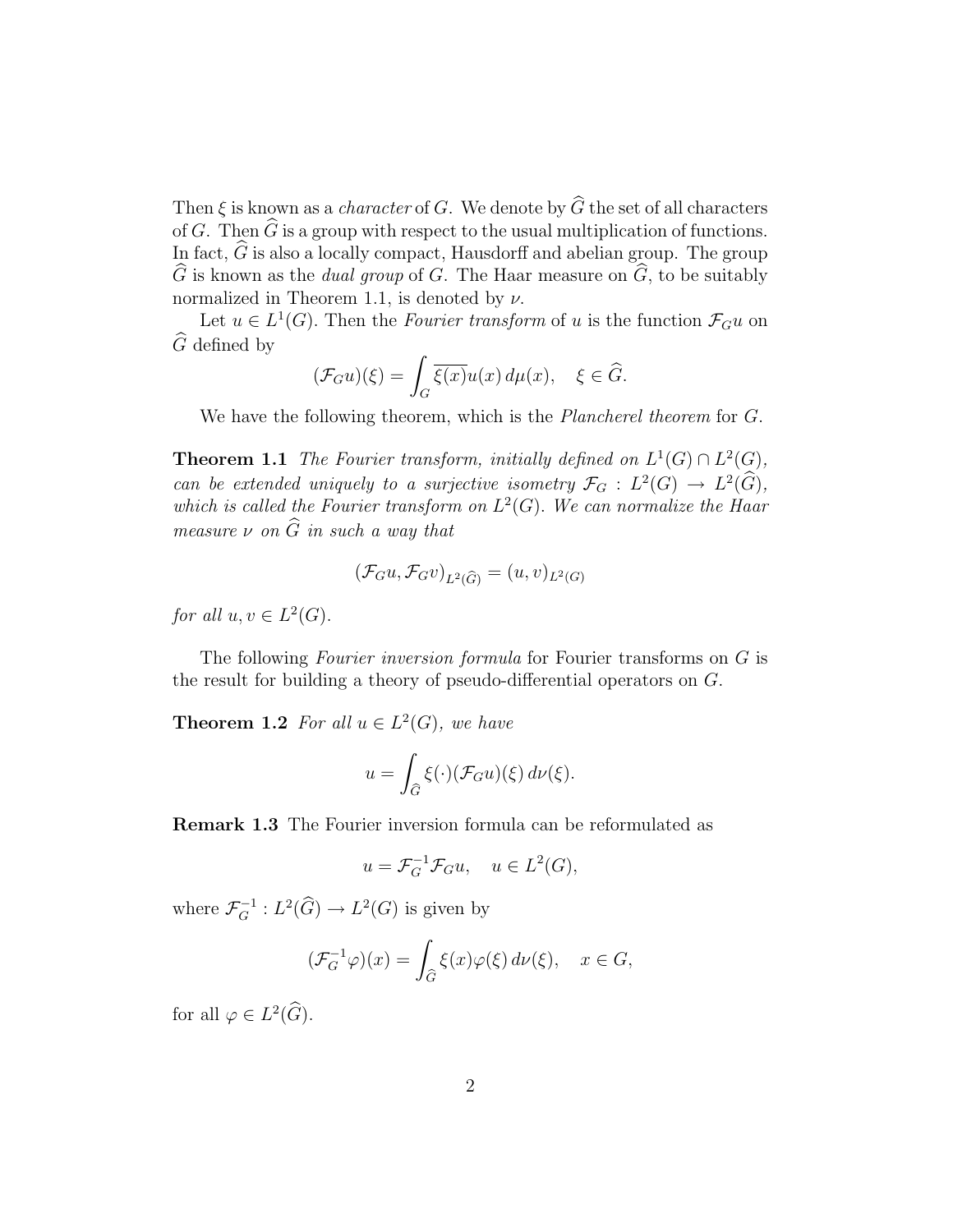In this paper we assume that the Haar measure on  $\hat{G}$  is so normalized that the Plancherel theorem is valid. The Fourier analysis hitherto described can be found in [4, 5, 12]. See also [15] for Haar measures and integral operators on locally compact and Hausdorff groups.

We can now give the definition of pseudo-differential operators on  $G$ . Let  $\sigma$  be a function on the phase space  $G \times \widehat{G}$ . Then we define the *pseudo*differential operator  $T_{\sigma}$  on G corresponding to the symbol  $\sigma$  by

$$
(T_{\sigma}u)(x) = \int_{\widehat{G}} \xi(x)\sigma(x,\xi)(\mathcal{F}_G u)(\xi) d\nu(\xi), \quad x \in G,
$$

for all suitable functions  $u$  on  $G$  such that the integral exists.

Remark 1.4 The Fourier inversion formula gives another expression for the identity operator on  $L^2(G)$ . The identity operator on  $L^2(G)$  can be thought of as a perfect symmetry and the role of a symbol is to break the symmetry in order to get a pseudo-differential operator on  $L^2(G)$ , i.e., a broken symmetry.

Pseudo-differential operators on  $\mathbb{R}^n$ , the unit circle  $\mathbb{S}^1$  with center at the origin, the additive group  $\mathbb Z$  of all integers and finite abelian groups studied in [7, 8, 9, 10, 13, 17, 18] are all special cases of pseudo-differential operators on locally compact, Hausdorff and abelian groups.

In Section 2, we show that a pseudo-differential operator with symbol  $\sigma$ in  $L^2(G \times \widehat{G})$  is a bounded linear operator from  $L^2(G)$  into  $L^2(G)$ . We then prove in Section 3 that  $T_{\sigma}: L^2(G) \to L^2(G)$  is a Hilbert–Schmidt operator if and only if  $\sigma \in L^2(G \times \widehat{G})$ . Explicit formulas for the products and adjoints of pseudo-differential operators are given in Section 4. A characterization of trace class pseudo-differential operators on  $L^2(G)$  is given in Section 5. We use the products and the adjoints in Section 4 to show that pseudodifferential operators with symbols in  $L^2(G \times \widehat{G})$  form a  $C^*$ -algebra that is at the same time a  $H^*$ -algebra. An immediate by-product is that  $L^2(G \times \widehat{G})$ can be turned into a  $C^*$ -algebra, which is also a  $H^*$ -algebra, when equipped with a suitable product and a suitable involution.

## 2 Bounded Linear Operators

We first give a sufficient condition on  $\sigma$  to guarantee that the pseudodifferential operator  $T_{\sigma}: L^2(G) \to L^2(G)$  is a bounded linear operator.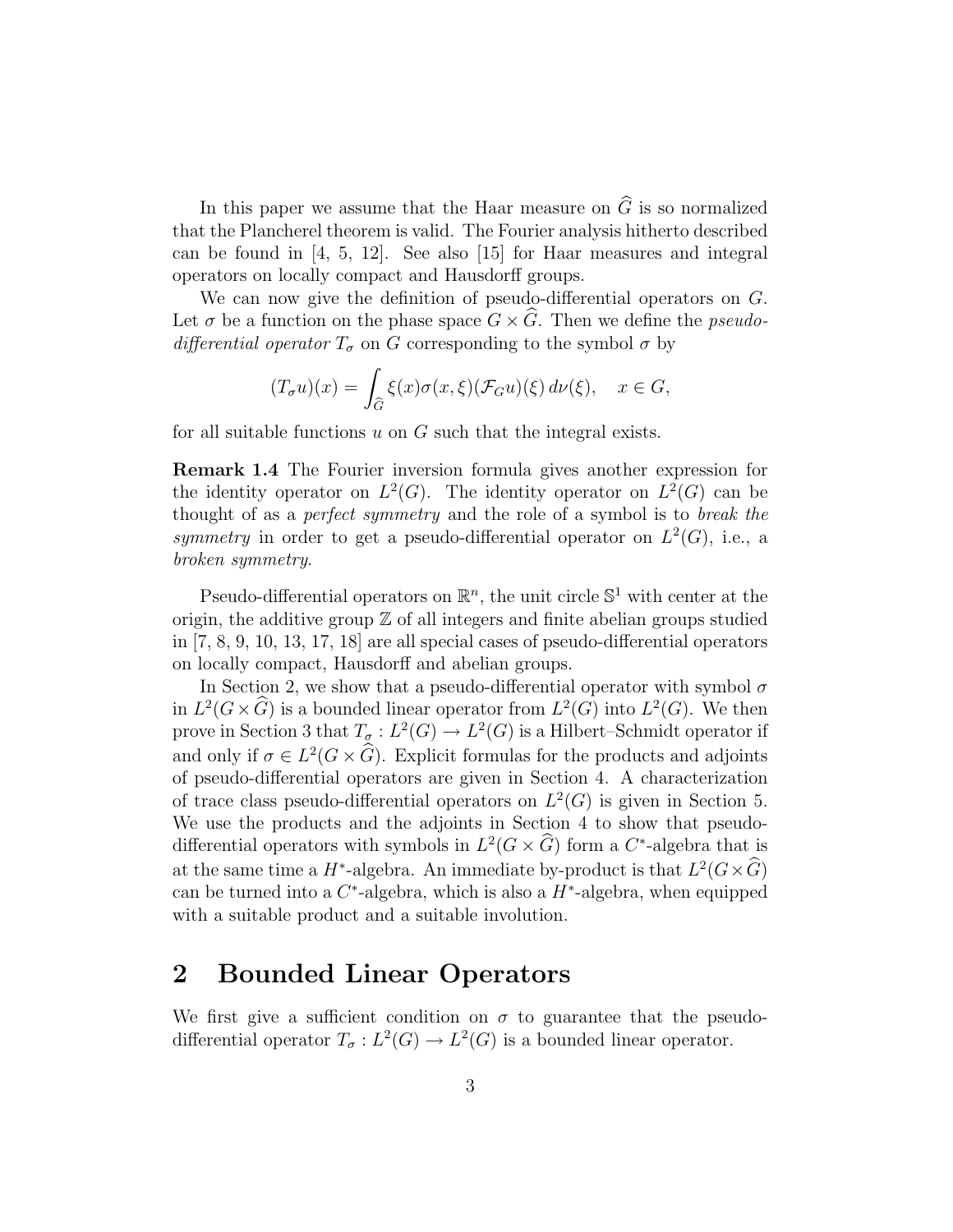**Theorem 2.1** Let  $\sigma \in L^2(G \times \widehat{G})$ . Then the pseudo-differential operator  $T_{\sigma}: L^2(G) \to L^2(G)$  is a bounded linear operator. Moreover,

$$
||T_{\sigma}||_{B(L^2(G))} \le ||\sigma||_{L^2(G\times \widehat{G})},
$$

where  $\| \|_{B(L^2(G))}$  is the norm in the C<sup>\*</sup>-algebra of all bounded linear operators on  $L^2(G)$ .

**Proof** Let  $u \in L^2(G)$ . Then by Minkowski's inequality in integral form,

$$
\begin{split}\n\|T_{\sigma}u\|_{L^{2}(G)} &= \left(\int_{G} |(T_{\sigma}u)(x)|^{2} d\mu(x)\right)^{1/2} \\
&= \left(\int_{G} \left|\int_{\widehat{G}} \xi(x)\sigma(x,\xi)(\mathcal{F}_{G}u)(\xi) d\nu(\xi)\right|^{2} d\mu(x)\right)^{1/2} \\
&\leq \int_{\widehat{G}} \left(\int_{G} |\sigma(x,\xi)|^{2} |(\mathcal{F}_{G}u)(\xi)|^{2} d\mu(x)\right)^{1/2} d\nu(\xi) \\
&= \int_{\widehat{G}} |(\mathcal{F}_{G}u)(\xi)| \left(\int_{G} |\sigma(x,\xi)|^{2} d\mu(x)\right)^{1/2} d\nu(\xi).\n\end{split}
$$

Using first the Schwarz inequality and then the Plancherel formula, we get

$$
\begin{aligned}\n\|T_{\sigma}u\|_{L^2(G)} &\leq \left(\int_{\widehat{G}}\int_G |\sigma(x,\xi)|^2 d\mu(x) \,d\nu(\xi)\right)^{1/2} \left(\int_{\widehat{G}} |(\mathcal{F}_G u)(\xi)|^2 d\nu(\xi)\right)^{1/2} \\
&= \left(\int_{\widehat{G}}\int_G |\sigma(x,\xi)|^2 d\mu(x) \,d\nu(\xi)\right)^{1/2} \|\mathcal{F}_G u\|_{L^2(\widehat{G})} \\
&= \left(\int_{\widehat{G}}\int_G |\sigma(x,\xi)|^2 d\mu(x) \,d\nu(\xi)\right)^{1/2} \|u\|_{L^2(G)}\n\end{aligned}
$$

and the proof is complete.

# 3 Hilbert–Schmidt Operators

We can improve Theorem 2.1 to the following theorem.

**Theorem 3.1** The pseudo-differential operator  $T_{\sigma}: L^2(G) \to L^2(G)$  with symbol  $\sigma$  is a Hilbert–Schmidt operator if and only if  $\sigma \in L^2(G \times \widehat{G})$ .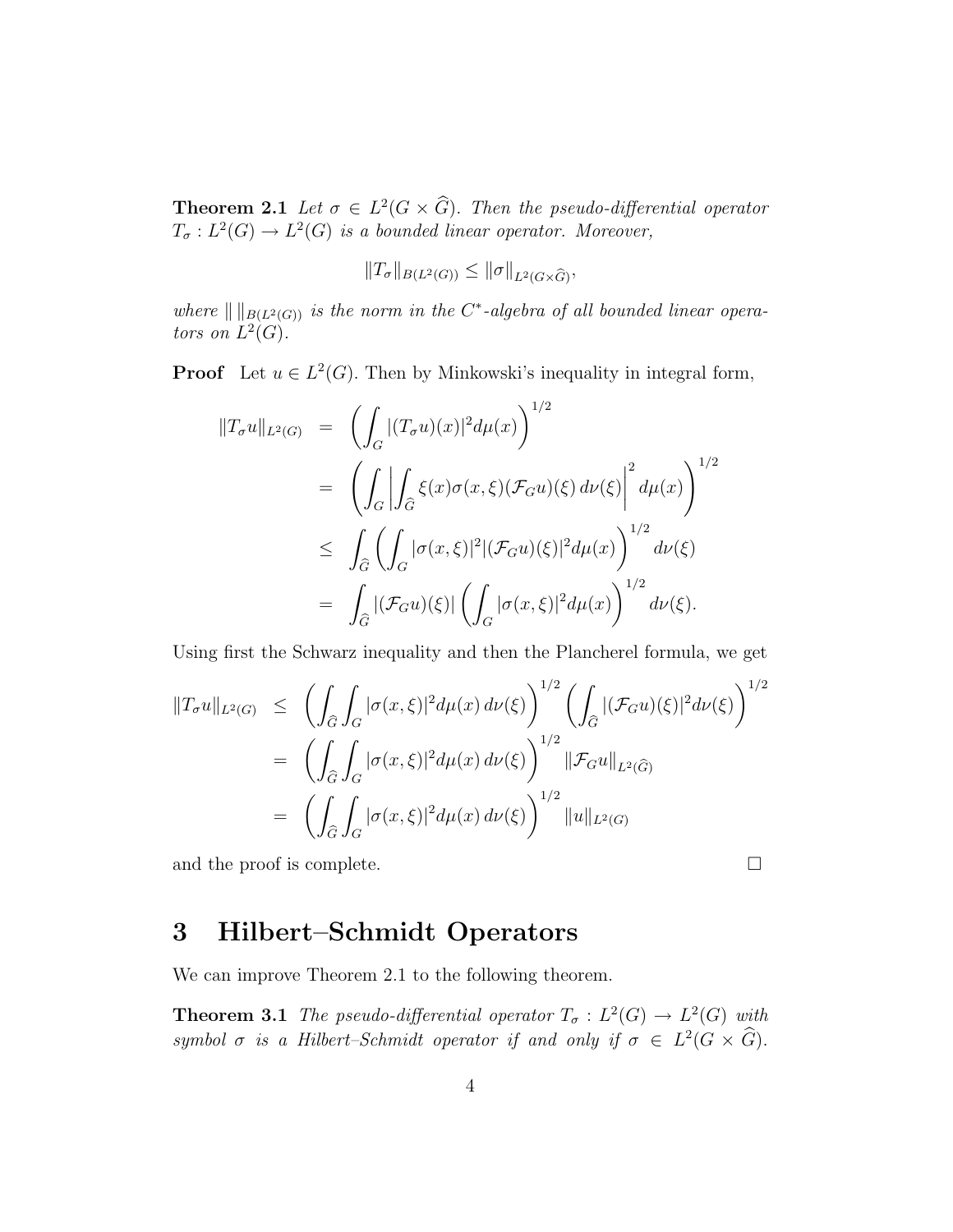Moreover, for all  $\sigma \in L^2(G \times \widehat{G})$ , the Hilbert–Schimdt norm  $||T_{\sigma}||_{S_2(G)}$  of  $T_{\sigma}: L^2(G) \to L^2(G)$  is given by

$$
||T_{\sigma}||_{S_2(G)} = ||\sigma||_{L^2(G\times \widehat{G})}.
$$

**Proof** Let  $\sigma \in L^2(G)$ . Then for all functions  $u \in L^2(G)$ , we have

$$
(T_{\sigma}u)(x) = \int_{\widehat{G}} \xi(x)\sigma(x,\xi)(\mathcal{F}_{G}u)(\xi) d\nu(\xi)
$$
  

$$
= \int_{\widehat{G}} \xi(x)\sigma(x,\xi) \left( \int_{G} \overline{\xi(y)} u(y) d\mu(y) \right) d\nu(\xi)
$$
  

$$
= \int_{G} \left( \int_{\widehat{G}} \xi(x)\overline{\xi(y)}\sigma(x,\xi) d\nu(\xi) \right) u(y) d\mu(y)
$$
  

$$
= \int_{G} K(x,y)u(y) d\mu(y),
$$

where

$$
K(x,y) = \int_{\widehat{G}} \xi(x) \overline{\xi(y)} \sigma(x,\xi) d\nu(\xi), \quad x, y \in G.
$$

For almost all  $x$  and  $y$  in  $G$ ,

$$
K(x,y) = \int_{\widehat{G}} \xi(x \cdot y^{-1}) \sigma(x,\xi) \, d\nu(\xi) = (\mathcal{F}_G^{-1} \sigma)(x, x \cdot y^{-1}). \tag{3.1}
$$

Thus,

$$
||K||_{L^{2}(G\times G)}^{2} = \int_{G} \int_{G} |K(x,y)|^{2} d\mu(x) d\mu(y)
$$
  
= 
$$
\int_{G} \int_{G} |(\mathcal{F}_{G}^{-1}\sigma)(x, x \cdot y^{-1})|^{2} d\mu(x) d\mu(y).
$$

If we let  $z = x \cdot y^{-1}$ , then using Plancherel's formula, we have

$$
||K||_{L^{2}(G\times G)}^{2} = \int_{G} \int_{G} |(\mathcal{F}_{G}^{-1}\sigma)(x, x \cdot y^{-1})|^{2} d\mu(y) d\mu(x)
$$
  

$$
= \int_{G} \int_{G} |(\mathcal{F} - G^{-1}\sigma)(x, z)|^{2} d\mu(z) d\mu(y)
$$
  

$$
= \int_{G} \int_{\widehat{G}} |\sigma(x, \xi)|^{2} d\nu(\xi) d\mu(x)
$$
  

$$
= ||\sigma||_{L^{2}(G\times G)}^{2}.
$$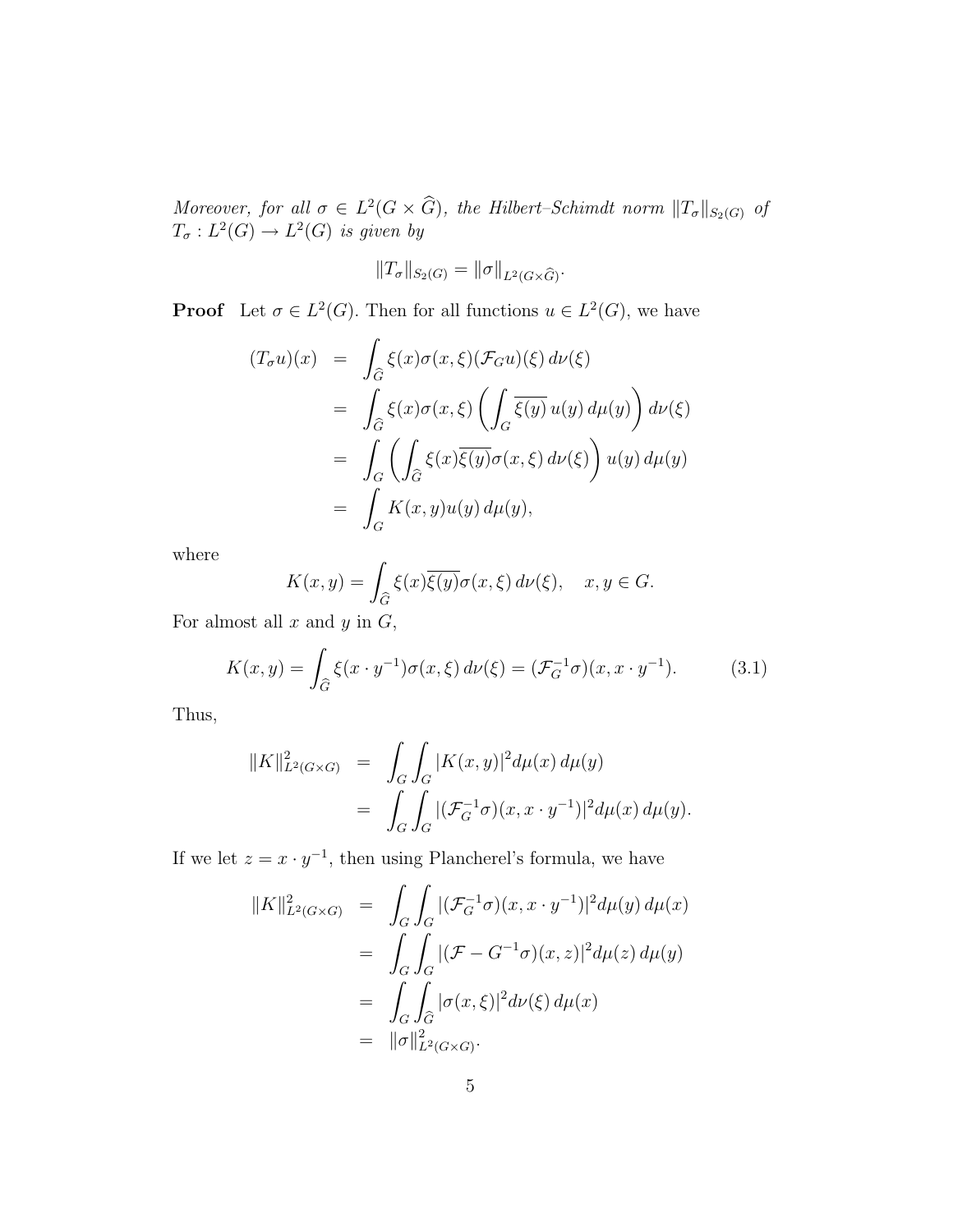Therefore  $T_{\sigma}: L^2(G) \to L^2(G)$  is a Hilbert–Schmidt operator. Conversely, let  $\sigma$  be a symbol defined on  $G \times \widehat{G}$  such that the corresponding pseudodifferential operator  $T_{\sigma}: L^2(G) \to L^2(G)$  is a Hilbert–Schimdt operator. Then there exists a function  $K \in L^2(G \times G)$  such that for all  $u \in L^2(G)$ ,

$$
(T_{\sigma}u)(x) = \int_G K(x, y) d\mu(y), \quad x \in G.
$$

By Plancherel's formula,

$$
(T_{\sigma}u)(x) = \int_G \overline{\overline{K}(x,y)}u(y) d\mu(y) = \int_G \overline{(\mathcal{F}_{G,2}\overline{K})(x,\xi)}(\mathcal{F}_G u)(\xi) d\nu(\xi)
$$

for almost all  $x \in G$ , where  $\mathcal{F}_{G,2}\overline{K}$  is the Fourier transform of  $\overline{K}$  with respect to the second varaiable. But for almost all  $\xi \in \widehat{G}$ ,

$$
(\mathcal{F}_{G,2}\overline{K})(x,\xi) = \int_G \overline{\xi(y)K(x,y)}d\mu(y).
$$

So, for almost all  $x \in G$ ,

$$
(T_{\sigma}u)(x) = \int_{G} \left( \int_{G} \xi(y)K(x,y) d\mu(y) \right) (\mathcal{F}_{G}u)(\xi) d\nu(\xi)
$$
  

$$
= \int_{G} \xi(x) \left( \int_{G} \overline{\xi(x)}\xi(y)K(x,y) d\mu(y) \right) (\mathcal{F}_{G}u)(\xi) d\nu(\xi).
$$

Hence for almost all  $(x, \xi) \in G \times \widehat{G}$ ,

$$
\sigma(x,\xi) = \overline{\xi(x)}(\mathcal{F}_{G,2}K)(x,\xi^{-1}),\tag{3.2}
$$

where  $\mathcal{F}_{G,2}K$  denotes the Fourier transform of K with respect to the second variable, and we have by means of Plancherel's formula,

$$
\int_G \int_{\widehat{G}} |\sigma(x,\xi)|^2 d\nu(\xi) d\mu(x)
$$
\n
$$
= \int_G \int_{\widehat{G}} |(\mathcal{F}_{G,2}K)(x,\xi)|^2 d\nu(\xi) d\mu(x)
$$
\n
$$
= \int_G \int_G |K(x,y)|^2 d\mu(y) d\mu(x)
$$
\n
$$
< \infty.
$$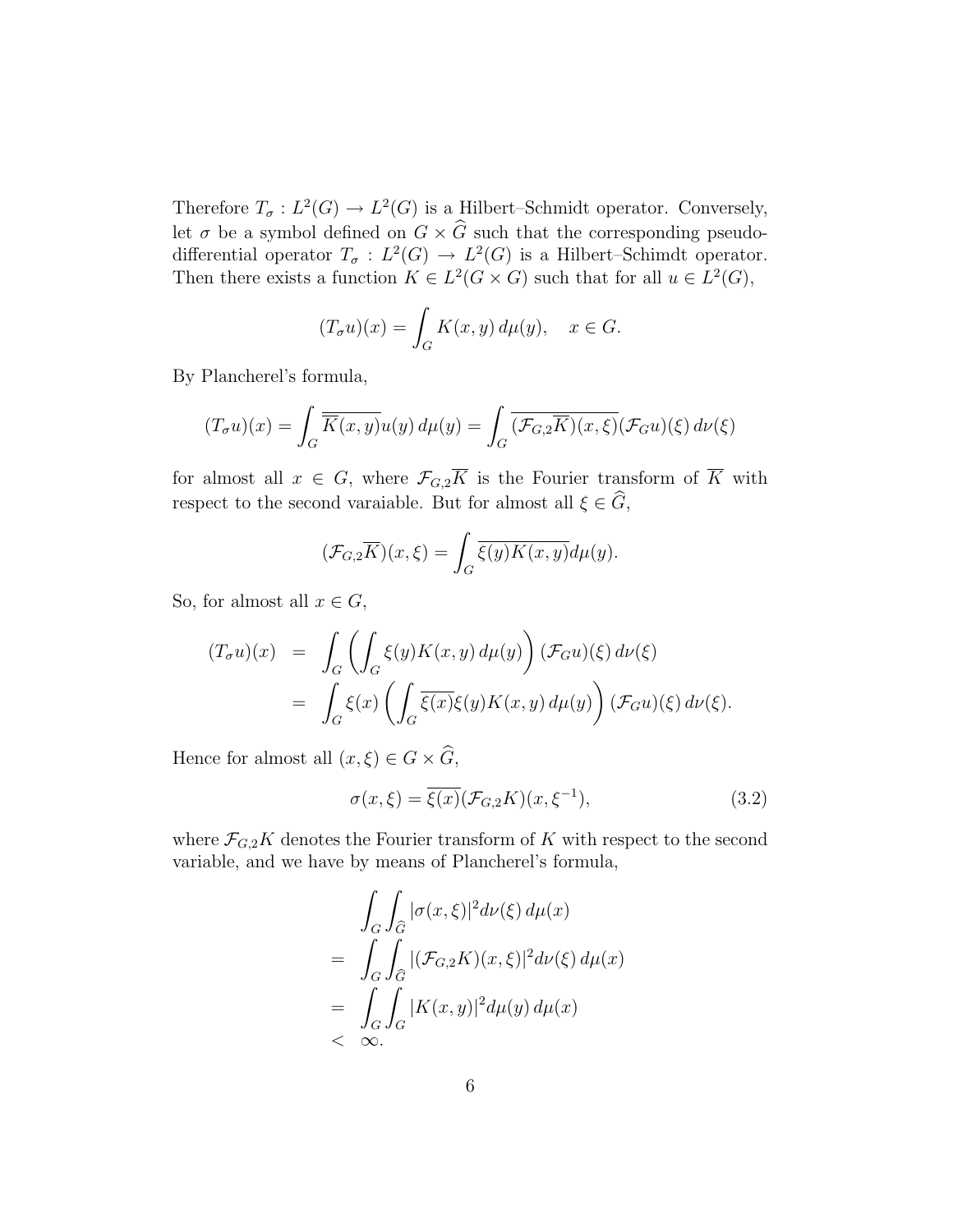Therefore  $\sigma \in L^2(G \times \widehat{G})$ . Finally, let  $\sigma \in L^2(G \times \widehat{G})$ . Then  $T_{\sigma}$  is a Hilbert– Schmidt operator on  $L^2(G)$  and its Hilbert–Schmidt norm  $||T_{\sigma}||_{S_2(G)}$  is given by

$$
||T_{\sigma}||_{S_2(G)} = \left(\int_G \int_{\widehat{G}} |\sigma(x,\xi)|^2 d\nu(\xi) d\mu(x)\right)^{1/2} = ||\sigma||_{L^2(G \times \widehat{G})},
$$
as asserted.

By Theorems 2.1 and 3.1, we have the following corollary.

**Corollary 3.2** Let  $\sigma \in L^2(G \times \widehat{G})$ . Then

$$
||T_{\sigma}||_{B(L^{2}(G))} \leq ||\sigma||_{L^{2}(G \times \widehat{G})} = ||T_{\sigma}||_{S_{2}(G)}.
$$

### 4 Products and Adjoints

We begin this section with a formula for the product of two pseudo-differential operators on  $L^2(G)$ .

**Theorem 4.1** Let  $\sigma$  and  $\tau$  be functions on  $L^2(G \times \widehat{G})$ . Then  $T_{\sigma}T_{\tau} = T_{\lambda}$ , where  $\lambda \in L^2(G \times \widehat{G})$  is given by

$$
\lambda(x,\xi) = \int_G \xi(z) (\mathcal{F}_G^{-1}\sigma)(x, x \cdot z^{-1}) \tau(z, \xi^{-1}) d\mu(z), \quad (x,\xi) \in G \times \widehat{G}.
$$

Moreover,

$$
\|\lambda\|_{L^2(G\times\widehat{G})}\le\|\sigma\|_{L^2(G\times\widehat{G})}\|\tau\|_{L^2(G\times\widehat{G})}.
$$

**Proof** Let  $u \in L^2(G)$ . Then we get by  $(3.1)$ 

$$
(T_{\sigma}u)(x) = \int_G K_{\sigma}(x, y)u(y) d\mu(y), \quad x \in \mathbb{R}^n,
$$

where

$$
K_{\sigma}(x,y)=(\mathcal{F}_G^{-1}\sigma)(x,x\cdot y^{-1}),\quad x,y\in G,
$$

and

$$
(T_{\tau}u)(x) = \int_G K_{\tau}(x, y)u(y) d\mu(y), \quad x \in G,
$$

where

$$
K_{\tau}(x, y) = (\mathcal{F}_G^{-1} \tau)(x, x \cdot y^{-1}), \quad x, y \in G.
$$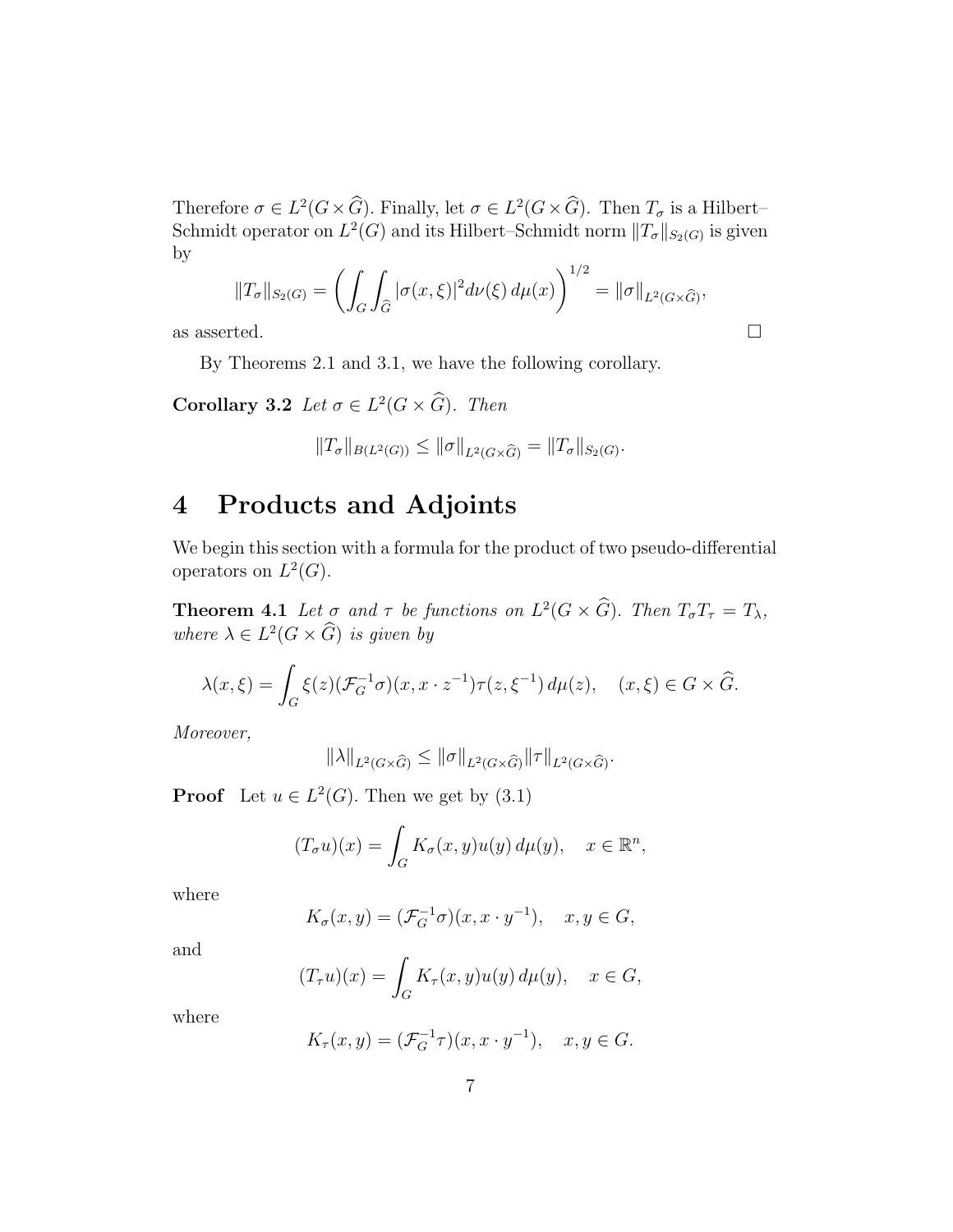Therefore

$$
(T_{\sigma}T_{\tau}u)(x) = \int_G K(x, y)u(y) d\mu(y), \quad x \in \mathbb{R}^n,
$$

where

$$
K(x,y) = \int_G (\mathcal{F}_G^{-1}\sigma)(x, x \cdot z^{-1})H(z,y) dz, \quad x, y \in G,
$$

where

$$
H(z, y) = (\mathcal{F}_G^{-1} \tau)(z, z \cdot y^{-1}), \quad z, y \in G.
$$

By (3.2), the symbol  $\lambda$  of  $T_{\sigma}T_{\tau}$  is then given by

$$
\lambda(x,\xi) = \overline{\xi(x)} \int_G (\mathcal{F}_G^{-1}\sigma)(x,z^{-1})(\mathcal{F}_{G,2}H)(z,\xi^{-1}) d\mu(z),
$$

where  $\mathcal{F}_{G,2}H$  is the Fourier transform of  $H$  on  $G$  with respect to the second variable given by

$$
(\mathcal{F}_{G,2}H)(z,\xi^{-1}) = \int_G \overline{\xi^{-1}(y)} (\mathcal{F}_G^{-1}\tau)(z,z \cdot y^{-1}) d\mu(y)
$$
  
\n
$$
= \int_G \overline{\xi^{-1}(w^{-1}z)} (\mathcal{F}_G^{-1}(z,w) d(w^{-1}))
$$
  
\n
$$
= \overline{\xi^{-1}(z)} \int_G \overline{\xi^{-1}(w)} (\mathcal{F}_G^{-1}\tau(z,w) dw)
$$
  
\n
$$
= \xi(z) (\mathcal{F}_G \mathcal{F}_G^{-1}\tau)(z,\xi^{-1})
$$
  
\n
$$
= \xi(z) \tau(z,\xi^{-1}), \quad (z,\xi) \in G \times \widehat{G}.
$$

Therefore

$$
\lambda(x,\xi) = \int_G \xi(z) (\mathcal{F}_G^{-1}\sigma)(x, x \cdot z^{-1}) \tau(z, \xi^{-1}) d\mu(z), \quad (x,\xi) \in G \times \widehat{G}.
$$

Now, by Minkowski's inequality in integral form and Fubini's theorem,

$$
\|\lambda\|_{L^2(G\times\widehat{G})}
$$
\n
$$
= \left( \int_{\widehat{G}} \int_G |\lambda(x,\xi)|^2 d\mu(x) d\nu(\xi) \right)^{1/2}
$$
\n
$$
= \left( \int_{\widehat{G}} \int_G \left| \int_G \xi(z) (\mathcal{F}_G^{-1}\sigma)(x, x \cdot z^{-1}) \tau(z, \xi^{-1}) d\mu(z) \right|^2 d\mu(x) d\nu(\xi) \right)^{1/2}
$$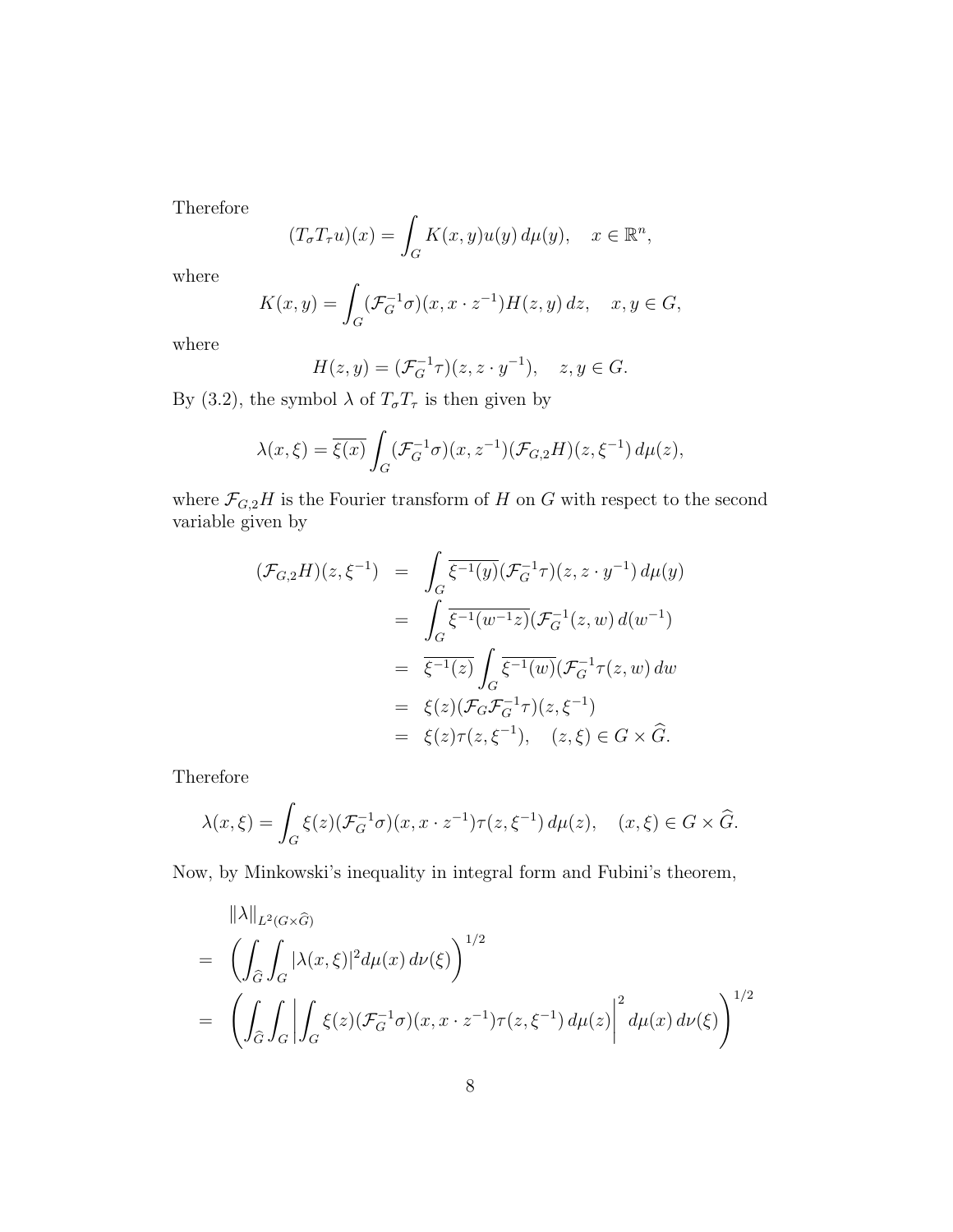$$
\leq \int_G \left( \int_{\widehat{G}} \int_G |(\mathcal{F}_G^{-1}\sigma)(x, x \cdot z^{-1})|^2 |\tau(z, \xi^{-1})|^2 d\mu(x) d\nu(\xi) \right)^{1/2} d\mu(z)
$$
\n
$$
= \int_G \left[ \int_{\widehat{G}} |\tau(z, \xi^{-1})|^2 \left( \int_G |(\mathcal{F}_G^{-1}\sigma)(x, x \cdot z^{-1})|^2 d\mu(x) \right) d\nu(\xi) \right]^{1/2} dz
$$
\n
$$
= \int_G \left( \int_G |(\mathcal{F}_G^{-1}\sigma)(x, x \cdot z^{-1})|^2 d\mu(x) \right)^{1/2} \times \left( \int_{\widehat{G}} |\tau(z, \xi^{-1})|^2 d\nu(\xi) \right)^{1/2} d\mu(z).
$$

So, by the Schwarz inequality and Fubini's theorem,

$$
\|\lambda\|_{L^2(G\times\widehat{G})} \leq \left(\int_G \int_G |(\mathcal{F}_G^{-1}\sigma)(x, x \cdot z^{-1})|^2 d\mu(z) d\mu(x)\right)^{1/2} \times \left(\int_G \int_{\widehat{G}} |\tau(z, \xi^{-1})|^2 \nu(\xi) d\mu(z)\right)^{1/2}.
$$

By changing variables of integration and using Plancherel's theorem, we obtain

$$
\|\lambda\|_{L^2(G\times\widehat{G})}
$$
\n
$$
\leq \left( \int_G \int_G |(\mathcal{F}_G^{-1}\sigma)(x,w)|^2 d\mu(w) d\mu(x) \right)^{1/2} \|\tau\|_{L^2(G\times\widehat{G})}
$$
\n
$$
= \left( \int_G \int_{\widehat{G}} |\sigma(x,\xi)|^2 d\nu(\xi) d\mu(x) \right)^{1/2} \|\tau\|_{L^2(G\times\widehat{G})}
$$
\n
$$
= \|\sigma\|_{L^2(G\times\widehat{G})} \|\tau\|_{L^2(G\times\widehat{G})}.
$$

 $\Box$ 

The following theorem gives a formula for the symbol of the adjoint of a pseudo-differential operator  $T_{\sigma}$ , where  $\sigma \in L^2(G \times \widehat{G})$ .

**Theorem 4.2** Let  $\sigma$  be a symbol in  $L^2(G \times \widehat{G})$ . Then the adjoint of the pseudo-differential operator  $T_{\sigma}: L^2(G) \to L^2(G)$  is the pseudo-differential operator  $T^*_{\sigma}: L^2(G) \to L^2(G)$  for which  $T^*_{\sigma} = T_{\tau}$  and  $\tau$  is the function in  $L^2(G \times \widehat{G})$  given by

$$
\tau(x,\xi) = \int_G \overline{\xi(x \cdot y^{-1})} (\mathcal{F}_G^{-1} \overline{\sigma})(y, x \cdot y^{-1}) d\mu(y), \quad (x,\xi) \in G \times \widehat{G}.
$$

.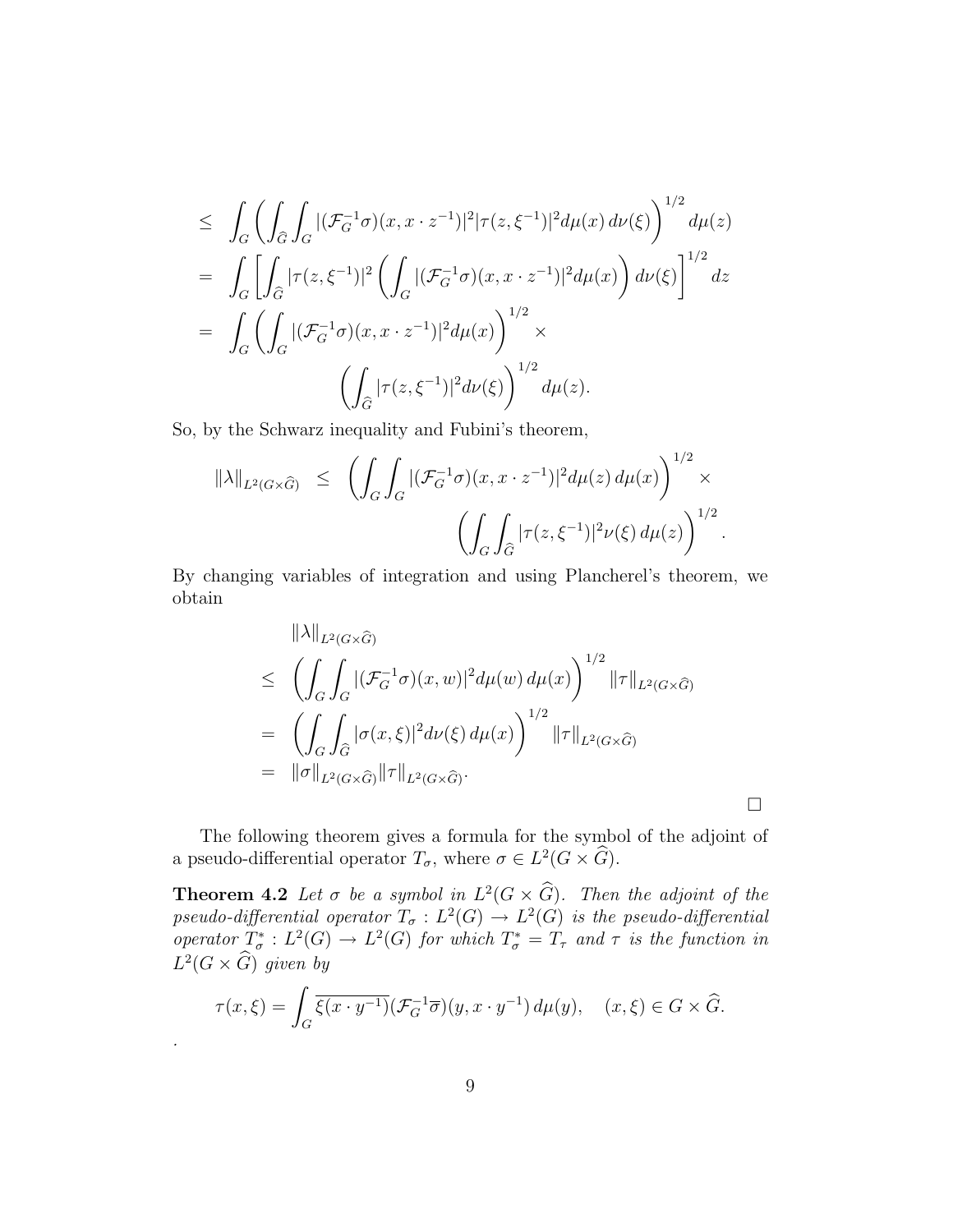**Proof** Let  $\sigma \in L^2(G \times \widehat{G})$ . Then by  $(3.1), T_{\sigma}: L^2(G) \to L^2(G)$  is a Hilbert–Schmidt operator with kernel  $K$  given by

$$
K(x, y) = (\mathcal{F}_G^{-1} \sigma)(x, x \cdot y^{-1}), \quad x, y \in G.
$$

So, the kernel H of  $T^*_{\sigma}: L^2(G) \to L^2(G)$  is the function on  $G \times G$  such that

$$
H(x,y) = \overline{(\mathcal{F}_G^{-1}\sigma)(y, y \cdot x^{-1})}, \quad x, y \in G.
$$

By (3.2), the symbol  $\tau$  of  $T^*_{\sigma}: L^2(G) \to L^2(G)$  can be written explicitly as

$$
\tau(x,\xi) = \overline{\xi(x)}(\mathcal{F}_{G,2}H)(x,\xi^{-1}), \quad (x,\xi) \in G \times \widehat{G}.
$$

But

$$
\begin{aligned} (\mathcal{F}_{G,2}H)(x,\xi^{-1}) &= \int_G \overline{\xi^{-1}(y)}H(x,y)\,d\mu(y) \\ &= \int_G \xi(y)\xi(y)\overline{(\mathcal{F}_G^{-1}\sigma)(y,y\cdot x^{-1})}d\mu(y), \quad (x,\xi)\in G\times\widehat{G}. \end{aligned}
$$

Now,

$$
\overline{(\mathcal{F}_G^{-1}\sigma)(y, y \cdot x^{-1})} = \int_{\widehat{G}} \overline{\xi(y \cdot x^{-1})} \overline{\sigma}(y, \xi) d\nu(\xi)
$$
  

$$
= \int_{\widehat{G}} \xi(x \cdot y^{-1}) \overline{\sigma}(y, \xi) d\nu(\xi)
$$
  

$$
= (\mathcal{F}_G^{-1}\overline{\sigma})(y, x \cdot y^{-1}), \quad x, y \in G.
$$

Therefore

$$
\tau(x,\xi) = \overline{\xi(x)} \int_G \xi(y) (\mathcal{F}_G^{-1}\overline{\sigma})(y, x \cdot y^{-1}) d\mu(y)
$$
  
= 
$$
\int_G \overline{\xi(x \cdot y^{-1})} (\mathcal{F}_G^{-1}\overline{\sigma})(y, x \cdot y^{-1}) d\mu(y), \quad (x,\xi) \in G \times \widehat{G}.
$$

It remains to prove that  $\tau \in L^2(G \times \widehat{G})$ . By changing the variable of integration from y to z via  $z = x \cdot y^{-1}$ , we get

$$
\tau(x,\xi) = \int_G \overline{\xi(z)} (\mathcal{F}_G^{-1}\overline{\sigma})(x \cdot z^{-1}, z) d\mu(z), \quad (x,\xi) \in G \times \widehat{G}.
$$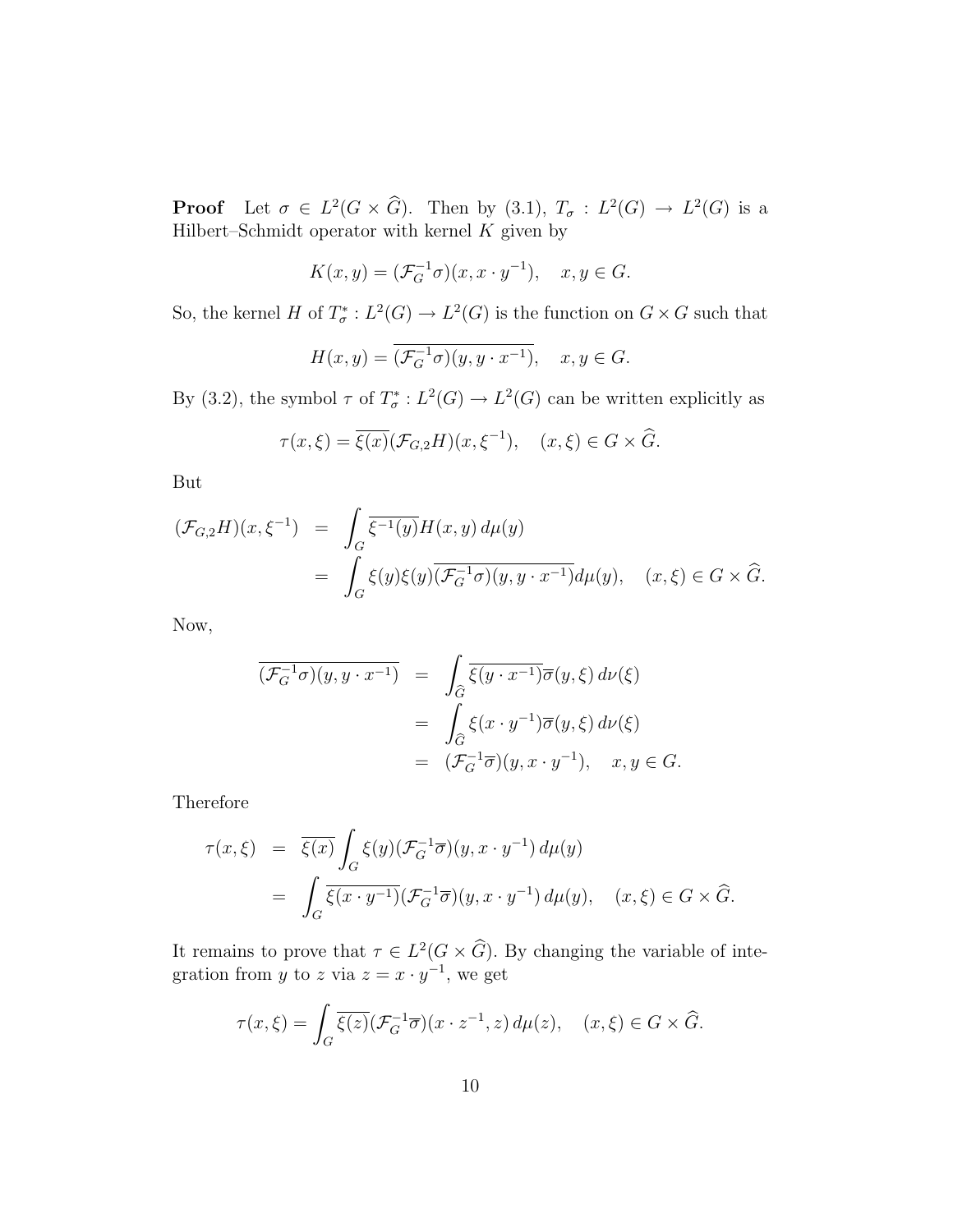So, by Plancherel's theorem,

$$
\begin{split} \|\tau\|_{L^2(G\times\widehat{G})}^2 &= \int_G \int_{\widehat{G}} |\tau(x,\xi)|^2 d\nu(\xi) \, d\mu(x) \\ &= \int_G \int_{\widehat{G}} \left| \int_G \overline{\xi(z)} (\mathcal{F}_G^{-1}\overline{\sigma})(x \cdot z^{-1}, z) \, d\mu(z) \right|^2 d\nu(\xi) \, d\mu(x) \\ &= \int_G \int_G |(\mathcal{F}_G^{-1}\overline{\sigma})(x \cdot z^{-1}, z)|^2 d\mu(z) \, d\mu(x). \end{split}
$$

By Fubini's theorem and a change of variables,

$$
\|\tau\|_{L^2(G\times\widehat{G})}^2 = \int_G \int_G |(\mathcal{F}_G^{-1}\overline{\sigma})(x \cdot z^{-1}, z|^2 d\mu(x) d\mu(z))
$$
  

$$
= \int_G \int_G |(\mathcal{F}_G^{-1}\overline{\sigma})(x, z)|^2 d\mu(x) d\mu(z)
$$
  

$$
= \int_G \int_G |(\mathcal{F}_G^{-1}\overline{\sigma})(x, z)|^2 d\mu(z) d\mu(x).
$$

By Plancherel's theorem again,

$$
\|\tau\|_{L^2(G\times\widehat{G})}^2 = \int_G \int_{\widehat{G}} |\overline{\sigma}(x,\xi)|^2 d\nu(\xi) d\mu(x)
$$
  
= 
$$
\int_G \int_{\widehat{G}} |\sigma(x,\xi)|^2 d\nu(\xi) d\mu(x)
$$
  
= 
$$
\|\sigma\|_{L^2(G\times\widehat{G})}^2 < \infty.
$$

# 5 A New Convolution and Trace Class Operators

Theorem 4.1 gives us a new convolution of two functions in  $L^2(G \times \widehat{G})$ . To see what it is, let  $\sigma$  and  $\tau$  be two functions in  $L^2(G \times \widehat{G})$ . Then we define the convolution  $\sigma \circledast \tau$  of  $\sigma$  and  $\tau$  to be the function in  $L^2(G \times \widehat{G})$  by

$$
(\sigma \circledast \tau)(x,\xi) = \int_G \xi(y) (\mathcal{F}_G^{-1}\sigma)(x,x \cdot y^{-1}) \tau(y,\xi^{-1}) d\mu(y), \quad (x,\xi) \in G \times \widehat{G}.
$$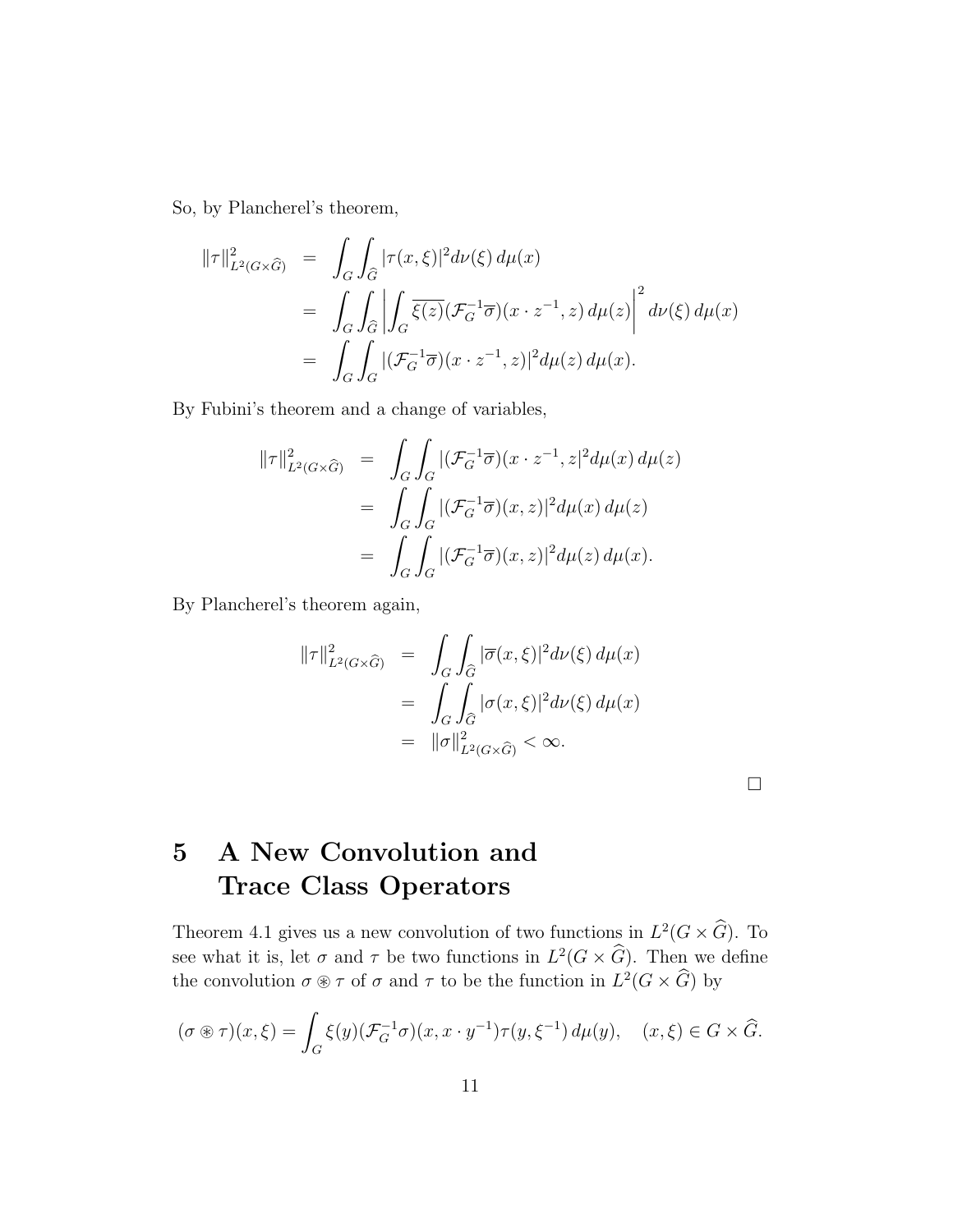As an application of this new convolution, we give a characterization of trace class pseudo-differential operators on a locally compact, Hausdorff and abelian group  $G$ . To do this, we define  $W$  to be the set of all functions  $\sigma$  in  $L^2(G \times \widehat{G})$  such that there exist functions  $\alpha$  and  $\beta$  in  $L^2(G \times \widehat{G})$  for which

$$
\sigma = \alpha \circledast \beta.
$$

**Theorem 5.1** Let  $\sigma \in L^2(G \times \widehat{G})$ . Then  $T_{\sigma}: L^2(G) \to L^2(G)$  is a trace class pseudo-differential operator if and only if  $\sigma \in W$ .

**Proof** Let  $\sigma \in W$ . Then there exist functions  $\alpha$  and  $\beta$  in  $L^2(G \times \widehat{G})$  such that  $\sigma = \alpha \otimes \beta$ . Thus, by Theorem 4.1,

$$
T_{\alpha}T_{\beta}=T_{\alpha\circledast\beta}=T_{\sigma}.
$$

Since  $T_{\alpha}$  and  $T_{\beta}$  are Hilbert–Schmidt operators from  $L^2(G)$  into  $L^2(G)$ , it follows that  $T_{\sigma}: L^2(G) \to L^2(G)$  is a trace class operator. Conversely, suppose that  $T_{\sigma}: L^2(G) \to L^2(G)$  is a trace class operator. Then we can find Hilbert–Schmidt operators from  $L^2(G)$  into  $L^2(G)$  such that  $T_{\sigma} = AB$ . Transforming the kernels of A and B into, respectively, the symbols of A and B by the formula (3.2), we get functions  $\alpha$  and  $\beta$  in  $L^2(G \times \widehat{G})$  for which  $A = T_{\alpha}$  and  $B = T_{\beta}$ . Hence

$$
T_{\sigma} = T_{\alpha} T_{\beta} = T_{\alpha \circledast \beta}.
$$

Therefore  $\sigma = \alpha \otimes \beta$ , which is the same as saying that  $\sigma \in W$ .

We can give a formula for the trace of a trace class pseudo-differential operator.

**Theorem 5.2** Let  $\sigma \in L^2(G \times \widehat{G})$  be such that  $T_{\sigma}: L^2(G) \to L^2(G)$  is a trace class pseudo-differential operator. Then

$$
\operatorname{tr}(T_{\sigma}) = \int_G \int_{\widehat{G}} \sigma(x,\xi) \, d\nu(\xi) \, d\mu(x).
$$

**Proof** Since  $\sigma \in L^2(G \times \widehat{G})$ , it follows from (3.1) that the kernel K of  $T_{\sigma}: L^2(G) \to L^2(G)$  is the function on  $G \times G$  given by

$$
K(x, y) = (\mathcal{F}_G^{-1} \sigma)(x, x \cdot y^{-1}), \quad x, y \in G.
$$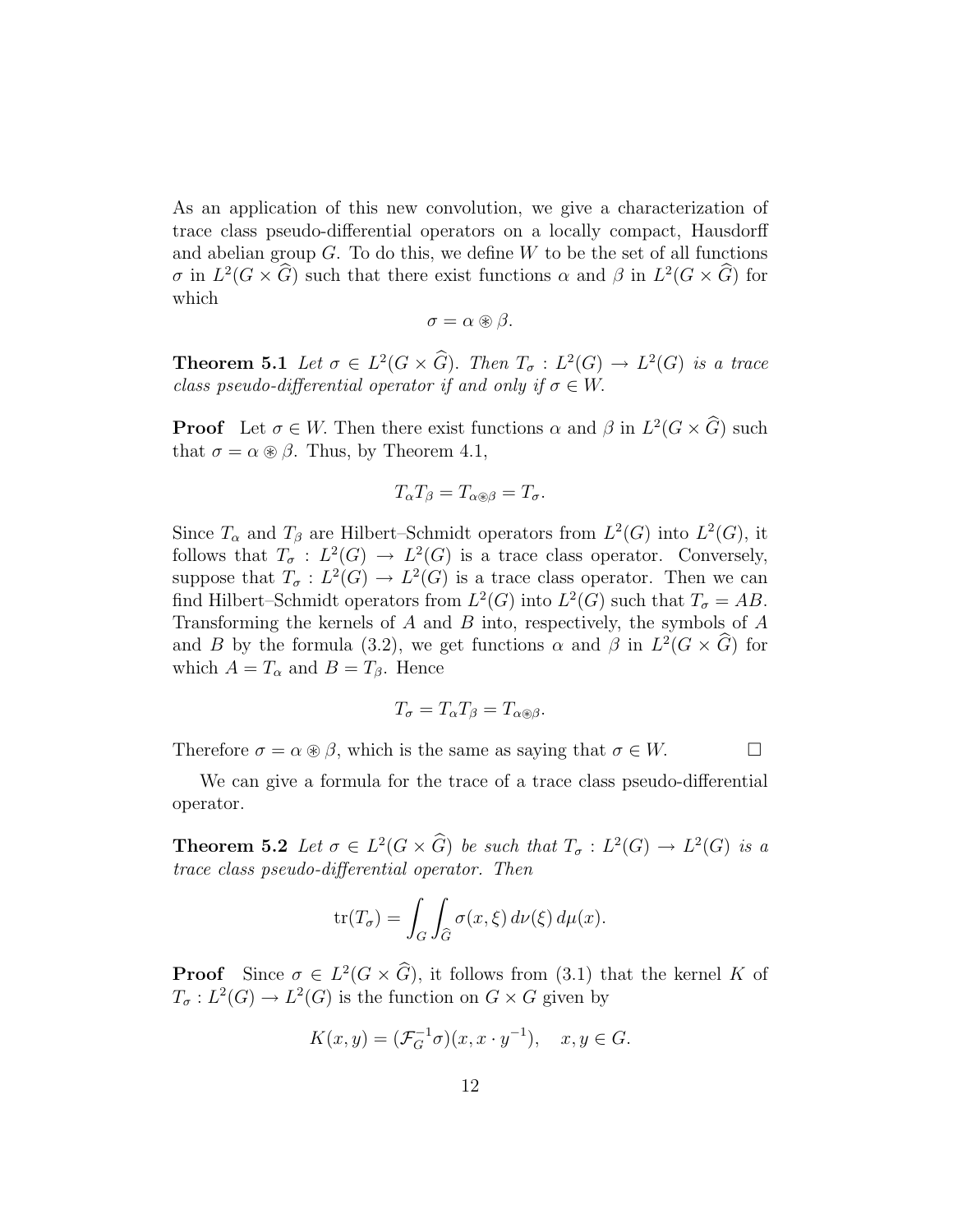Since  $T_{\sigma}: L^2(G) \to L^2(G)$  is a trace class operator, it follows that  $\int_G K(x, x) d\mu(x)$ exists and

$$
\begin{aligned} \text{tr}(T_{\sigma}) &= \int_{G} K(x, x) \, d\mu(x) \\ &= \int_{G} (\mathcal{F}_{G}^{-1} \sigma)(x, e) \, d\mu(x) \\ &= \int_{G} \int_{\widehat{G}} \xi(e) \sigma(x, \xi) \, d\nu(\xi) \, d\mu(x), \end{aligned}
$$

where e denotes the identity element of the group G. Since  $\xi(e) = 1$ , we obtain

$$
\text{tr}(T_{\sigma}) = \int_{G} \int_{\widehat{G}} \sigma(x,\xi) \, d\nu(\xi) \, d\mu(x).
$$

It is an immediate corollary of Theorem 5.1 that  $W$  is a subspace of  $L^1(G \times \widehat{G})$ . Furthermore, we have the following result on the space W.

**Theorem 5.3** W is a dense subspace of  $L^2(G \times \widehat{G})$ .

**Proof** We only need to prove that W is dense in  $L^2(G \times \widehat{G})$ . Let F be the set of all functions  $\sigma$  on  $G \times \widehat{G}$  such that  $T_{\sigma}$  is a finite rank operator on  $L^2(G)$ . Since every element in  $S_2(G)$  is the limit in  $S_2(G)$  of a sequence of finite rank operators on  $L^2(G)$ , it follows from Theorem 3.1 that F is a dense subspace of  $L^2(G \times \widehat{G})$ . Obviously, F is a subspace of W. Therefore W is dense in  $L^2(G \times \widehat{G})$ .

Similar results for Weyl transforms, which are variants of pseudo-differential operators on  $\mathbb{R}^n$ , can be found in [16].

# 6  $C^*$ -Algebras and  $H^*$ -Algebras

Let A be a Banach algebra with involution  $A \ni a \mapsto a^* \in A$  and norm  $\| \|$ such that

 $||a^*a|| = ||a||^2, \quad a \in \mathcal{A}.$ 

Then  $A$  is known as a  $C^*$ -algebra. Suppose that the norm in  $A$  comes from an inner product (, ) such that

$$
(ab, c) = (b, a^*c), \quad a, b, c \in \mathcal{A}.
$$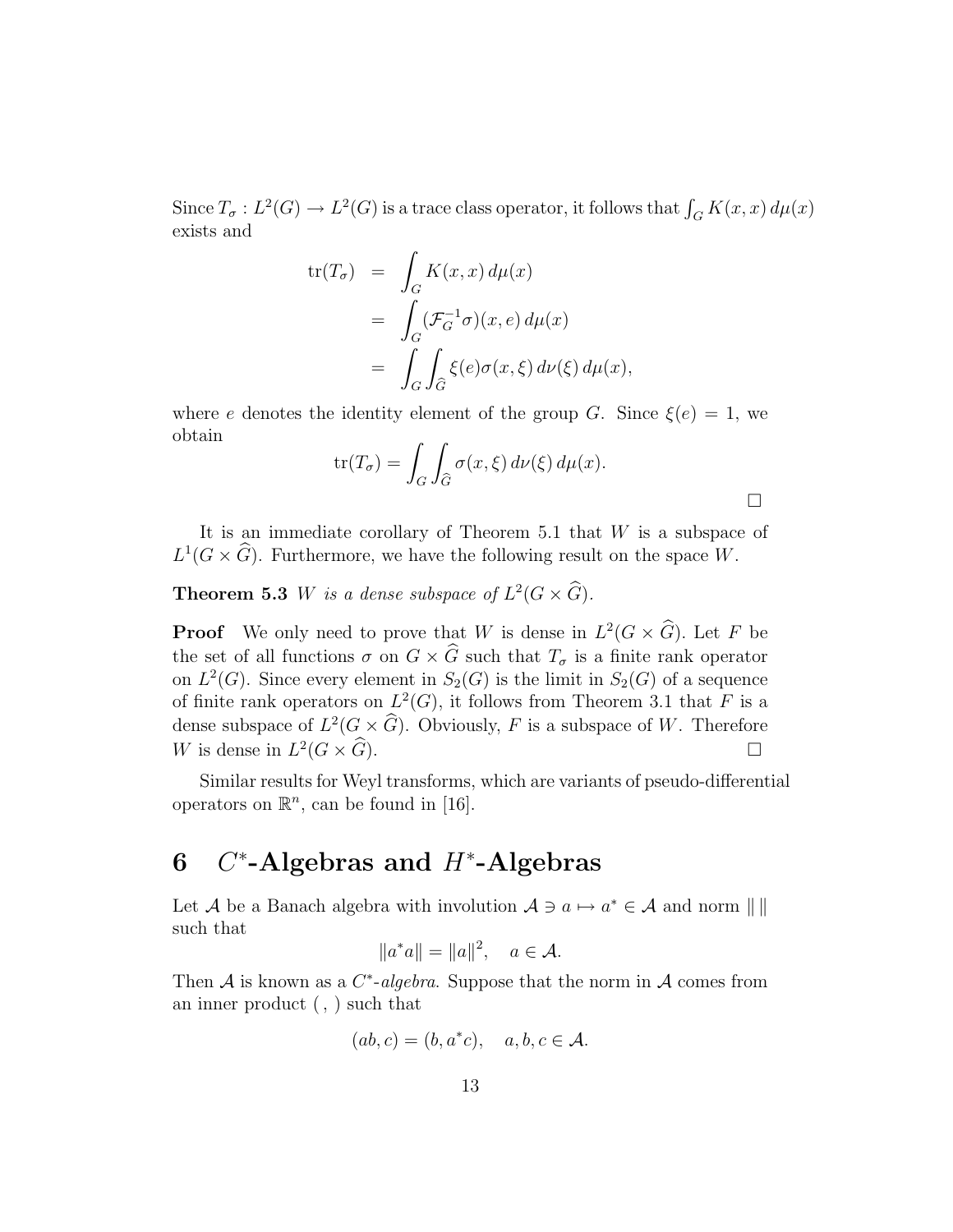Then  $A$  is called a  $H^*$ -algebra. References on  $C^*$ -algebras abound. See, for instance,  $[2, 3]$ . As for  $H^*$ -algebras, the literature includes  $[1, 5, 6, 11, 14]$ .

Let  $S_2(G) = \{T_\sigma : L^2(G) \to L^2(G) : \sigma \in L^2(G \times \widehat{G})\}$ . Then we have the following theorem.

**Theorem 6.1**  $S_2(G)$  is a  $C^*$ -algebra and is also a  $H^*$ -algebra with respect to the product

$$
S_2(G) \times S_2(G) \ni (T_{\sigma}, T_{\tau}) \mapsto T_{\sigma} T_{\tau} \in S_2(G),
$$

the involution

$$
S_2(G) \ni T_{\sigma} \mapsto T_{\sigma}^* \in S_2(G)
$$

and the norm  $\| \ \|_{S_2(G)}$  given by

$$
||T_{\sigma}||_{S_2(G)}^2 = \text{tr}(T_{\sigma}T_{\sigma}^*), \quad T_{\sigma} \in S_2(G).
$$

**Proof** To see that  $S_2(G)$  is a Banach algebra with involution, we need only prove that  $S_2(G)$  is complete with respect to  $\| \, \|_{S_2(G)}$ . Indeed, let  $\{T_{\sigma_k}\}_{k=1}^{\infty}$ be a Cauchy sequence in  $S_2(G)$ . Then by Theorem 3.1, we get

$$
\|\sigma_j - \sigma_k\|_{L^2(G \times \widehat{G})} = \|T_{\sigma_j} - T_{\sigma_k}\|_{S_2(G)} \to 0
$$

as  $j, k \to \infty$ . Therefore  $\{\sigma_k\}_{k=1}^{\infty}$  is a Cauchy sequence in  $L^2(G \times \widehat{G})$ . Since  $L^2(G\times\widehat{G})$  is complete, it follows that there exists a function  $\sigma\in L^2(G\times\widehat{G})$ such that  $\sigma_k \to \sigma$  in  $L^2(G \times \widehat{G})$  as  $k \to \infty$ . By Theorem 3.1 again,

$$
||T_{\sigma_k} - T_{\sigma}||_{S_2(G)} = ||\sigma_k - \sigma||_{L^2(G \times \widehat{G})} \to 0
$$

as  $k \to \infty$ . Therefore  $T_{\sigma_k} \to T_{\sigma}$  in  $S_2(G)$  as  $k \to \infty$ . Hence  $S_2(G)$  is complete with respect to the norm  $\| \, \|_{S_2(G)}$ . Now, let  $T_\sigma \in S_2(G)$ . Then

$$
||T_{\sigma}^*T_{\sigma}||_{S_2(G)}^2 = \text{tr}((T_{\sigma}^*T_{\sigma})(T_{\sigma}^*T_{\sigma})^*) = \text{tr}(T_{\sigma}^*T_{\sigma}T_{\sigma}^*T_{\sigma}) = [\text{tr}(T_{\sigma}T_{\sigma}^*)]^2 = ||T_{\sigma}||_{S_2(G)}^4.
$$

Therefore

$$
||T_{\sigma}T_{\sigma}^*||_{S_2(G)} = ||T_{\sigma}||_{S_2(G)}^2
$$

and we conclude that  $S_2(G)$  is a  $C^*$ -algebra. The inner product (, ) $S_2(G)$  in  $S_2(G)$  is given by

$$
(T_{\sigma}, T_{\tau})_{S_2(G)} = \text{tr}(T_{\sigma} T_{\tau}^*), \quad T_{\sigma}, T_{\tau} \in S_2(G).
$$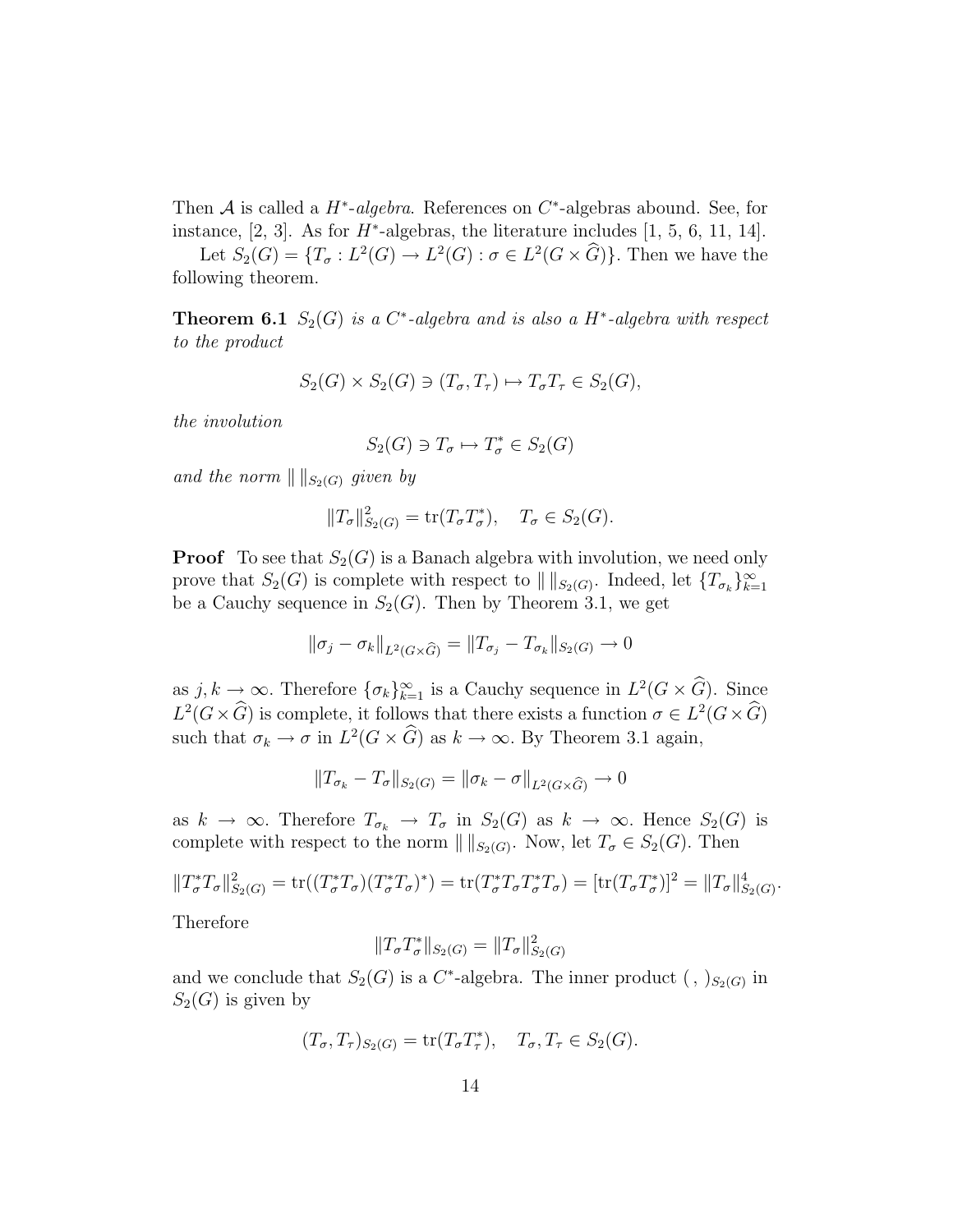Furthermore, let  $T_{\alpha}$ ,  $T_{\beta}$  and  $T_{\gamma}$  be elements in  $S_2(G)$ . Then

$$
(T_{\alpha}T_{\beta}, T_{\gamma})_{S_2(G)} = \text{tr}((T_{\alpha}T_{\beta})T_{\gamma}^*)
$$
  
= tr(T\_{\beta}(T\_{\gamma}^\*(T\_{\alpha}^\*)^\*))  
= tr(T\_{\beta}(T\_{\alpha}^\*T\_{\gamma})^\*)  
= (T\_{\beta}, T\_{\alpha}^\*T\_{\gamma})\_{S\_2(G)}^{\beta}.

Therefore  $S_2(G)$  is a  $H^*$ -algebra.

We can equip  $L^2(G \times \widehat{G})$  with the product

$$
L^2(G \times \widehat{G}) \times L^2(G \times \widehat{G}) \ni (\sigma, \tau) \mapsto \sigma \circledast \tau \in L^2(G \times \widehat{G}) \tag{6.1}
$$

and the involution

$$
L^2(G \times \widehat{G}) \ni \sigma \mapsto \sigma^* \in L^2(G \times \widehat{G}),\tag{6.2}
$$

where

$$
\sigma^*(x,\xi) = \int_G \overline{\xi(x \cdot y^{-1})} (\mathcal{F}_G^{-1}\overline{\sigma})(y, x \cdot y^{-1}) d\mu(y), \quad (x,\xi) \in G \times \widehat{G}.
$$

Then by Theorem 4.1 on the product, Theorem 4.2 on the adjoint, and Theorem 6.1 on the  $C^*$ -algebra and  $H^*$ -algebra of pseudo-differential operators, we have the following theorem.

**Theorem 6.2**  $L^2(G \times \widehat{G})$  is a  $C^*$ -algebra, which is also a  $H^*$ -algebra, with respect to the multiplication  $\otimes$  and the involution  $*$  defined by (6.1) and (6.2) respectively.

Acknowledgment The authors are grateful to the referee for pointing out several inaccuracies in the first version of the paper. The first author wishes to thank Council of Scientific and Industrial Research, India, for its research grant. The research of the second author has been supported by Natural Sciences and Engineering Research Council of Canada under Discovery Grant 0008562.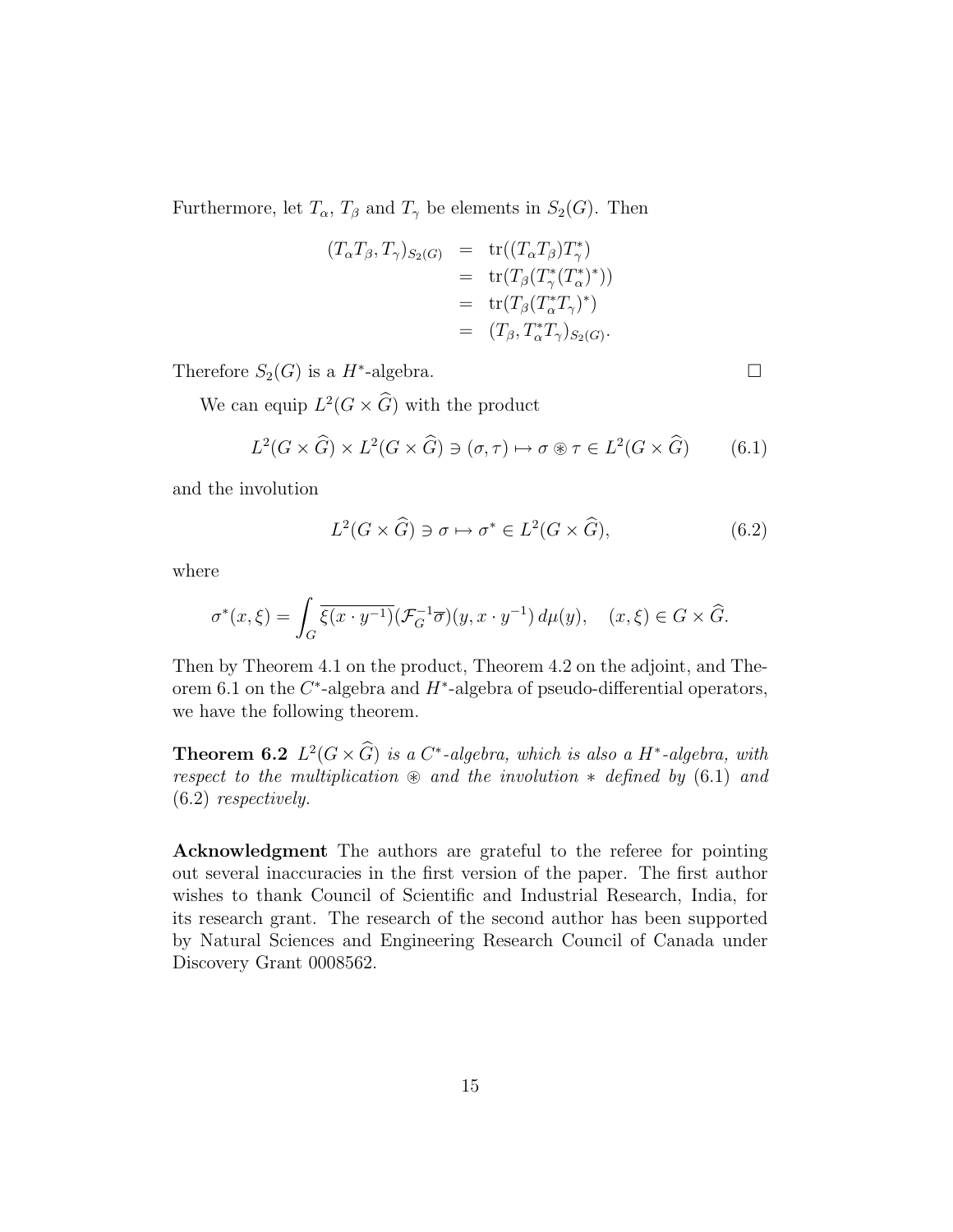### References

- [1] W. Ambrose, Structure theorems for a special class of Banach algebras, Trans. Amer. Math. Soc. 57 (1945), 364–386.
- [2] W. Arveson, A Short Course on Spectral Theory, Springer, 2002.
- [3] R. G. Douglas, Banach Algebra Techniques in Operator Theory, Second Edition, Springer, 1998.
- [4] G. B. Folland, A Course in Abstract Harmonic Analysis, Second Edition, CRC Press, 2016.
- [5] L. H. Loomis, Introduction to Abstract Harmonic Analysis, Dover, 2011.
- [6] S. Minakshisundaram, Hilbert algebras, in Proc. ICM 1958, Edinburgh, Cambridge University Press, 1960, 407–411.
- [7] S. Molahajloo, Pseudo-differential operators on Z, in Pseudo-Differential Operators: Complex Analysis and Partial Differential Equations, Operator Theory: Advances and Applications 205, Birkhäuser, 2010, 213–221.
- [8] S. Molahajloo and K. L. Wong, Pseudo-differential operators on finite abelian groups, *J. Pseudo-Differ. Oper. Appl.*  $6$  (2015), 1–9.
- [9] S. Molahajloo and M. W. Wong, Pseudo-differential operators on  $\mathbb{S}^1$ , in New Developments in Pseudo-Differential Operators, Operator Theory: Advances and Applications 189, Birkhäuser, 2009, 297–306.
- [10] S. Molahajloo and M. W. Wong, Ellipticity, Fredholmness and spectral invariance of pseudo-differential operators on  $\mathbb{S}^1$ , J. Pseudo-Differ. Oper. Appl. 1 (2010), 183–205.
- [11] J. C. T. Pool, Mathematical aspects of the Weyl correspondence, J. Math. Phys. 7 (1966), 66–76.
- [12] W. Rudin, Fourier Analysis on Groups, Wiley Classics Library Edition, Inter-Science, 1990.